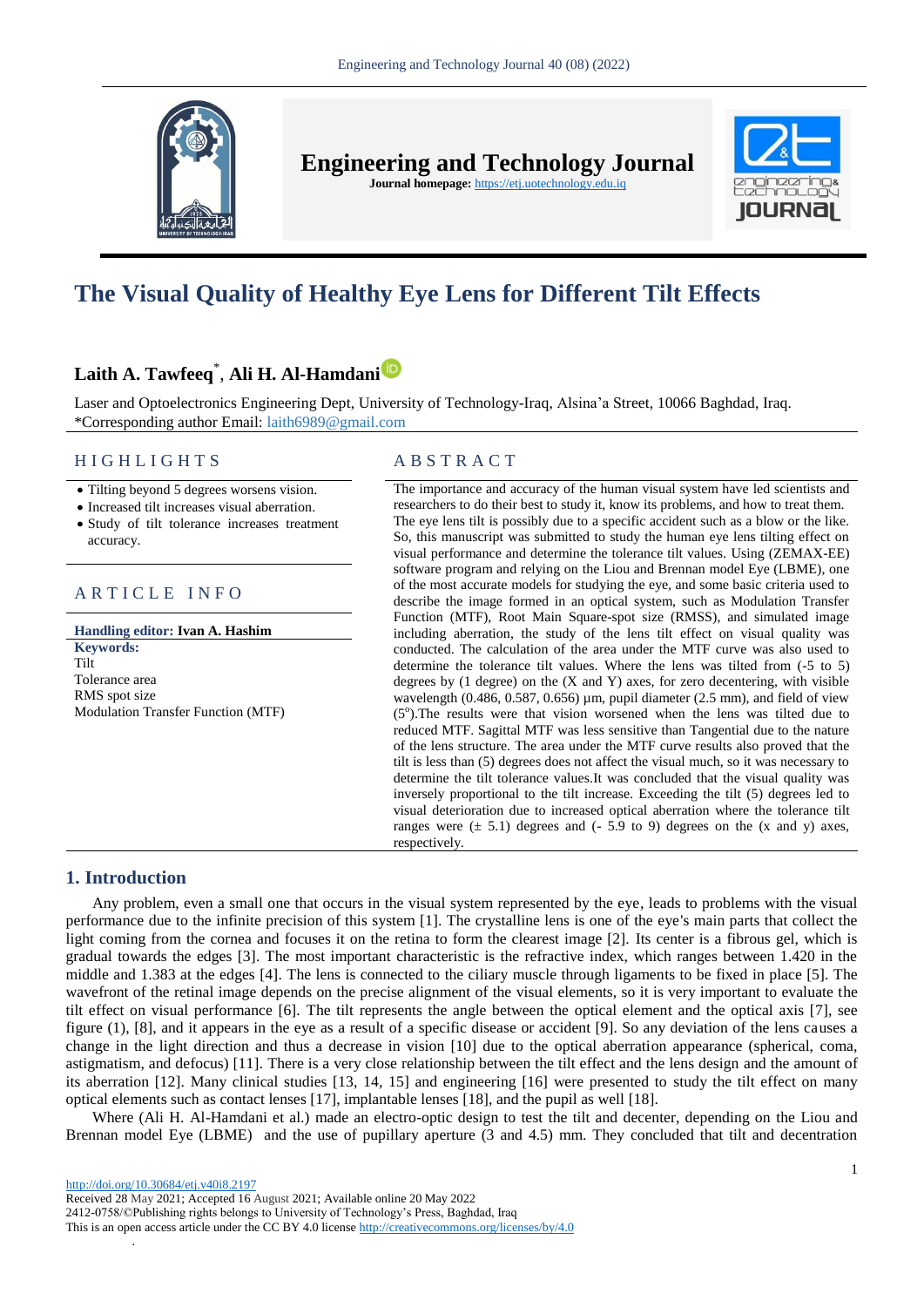showed high image deterioration in aberration corrective lenses [20]. Also (Pe´rez-Gracia J et al.) presented a study on the relationship between vision and tilt of an implanted aspherical lens. They proved that tilt increased wavefront errors due to increased optical aberration [21].

This work includes a study on the crystalline lens tilt effect in the eye on the visual quality and retinal image contrast and knowing the acceptable tilt range depending on the area under the MTF curve, as the image is not affected much at the tilt values within the permittivity space. Still, it is greatly affected when passing these values.

### **2. Method**

To study and analyze the eye lens tilt effect on the retinal image quality, the design software (ZEMAX-EE) was used, depending on the Liou and Brennan model Eye (LBME), which is considered one of the most accurate models [22], with the parameters mentioned in Table 1:

| <b>Surf: Type</b> |            | Comment    | <b>Radius</b> | <b>Thickness</b> | <b>Glass</b> | <b>Semi-Diameter</b> |   | Conic    |
|-------------------|------------|------------|---------------|------------------|--------------|----------------------|---|----------|
|                   |            |            | (mm)          | (mm)             |              |                      |   |          |
| <b>OBJ</b>        | standard   | Object     | Infinity      | $1.00E + 009$    |              | 8.749E+007           |   | 0.000    |
|                   | standard   | Input beam | Infinity      | 20.000           |              | 1.978                | U | 0.000    |
| 2                 | standard   | Cornea     | 7.770         | 0.550            | 1.38,        | 5.000                | U | $-0.180$ |
|                   |            |            |               |                  | 50.2         |                      |   |          |
| 3                 | standard   | Aqueous    | 6.400         | 3.160            | 1.34,        | 5.000                | U | $-0.600$ |
|                   |            |            |               |                  | 50.2         |                      |   |          |
| 4                 | standard   | Pupil      | Infinity      | 0.000            |              | 1.250                | U | 0.000    |
| 5                 | Gradient 3 | Lens-front | 12.400        | 1.590            |              | 5.000                | U | $-1.086$ |
| 6                 | Gradient 3 | Lens-back  | Infinity      | 2.430            |              | 5.000                | U | $-1.086$ |
| 7                 | standard   | Vitreous   | $-8.100$      | 16.238           | 1.34,        | 5.000                | U | 0.960    |
|                   |            |            |               |                  | 50.2         |                      |   |          |
| IMA               | standard   | Retina     | $-12.000$     |                  |              | 5.000                | U | 0.000    |

**Table 1:** Optical design data of the LBME [23]





**Figure 1:** the concept of lens tilting around the optical axis [8]





**Figure 3:** The MTF of eye lens with different tilt (-5 to 5) on X-axis; decenter =0.0, (a) MTFT, and (b) MTFS

Eye lens tilted from  $(-5 \text{ to } 5)$  degrees, step (1 degree), on  $(X \text{ and } Y)$  axes. The field of view  $(5^{\circ})$ , pupil's diameter (2.5 mm), and visible wavelengths (0.486, 0.587, 0.656) μm were used.

Any optical system can be described and analyzed by the basic and important criteria as the Modulation Transfer Function (MTF) as in Eq. (1) [24].

$$
MTF = \frac{I_{max} - I_{min}}{I_{max} + I_{min}}\tag{1}
$$

Where  $(I_{max}$  and  $I_{min}$ ) are the peak and irradiance of the sinusoid, respectively.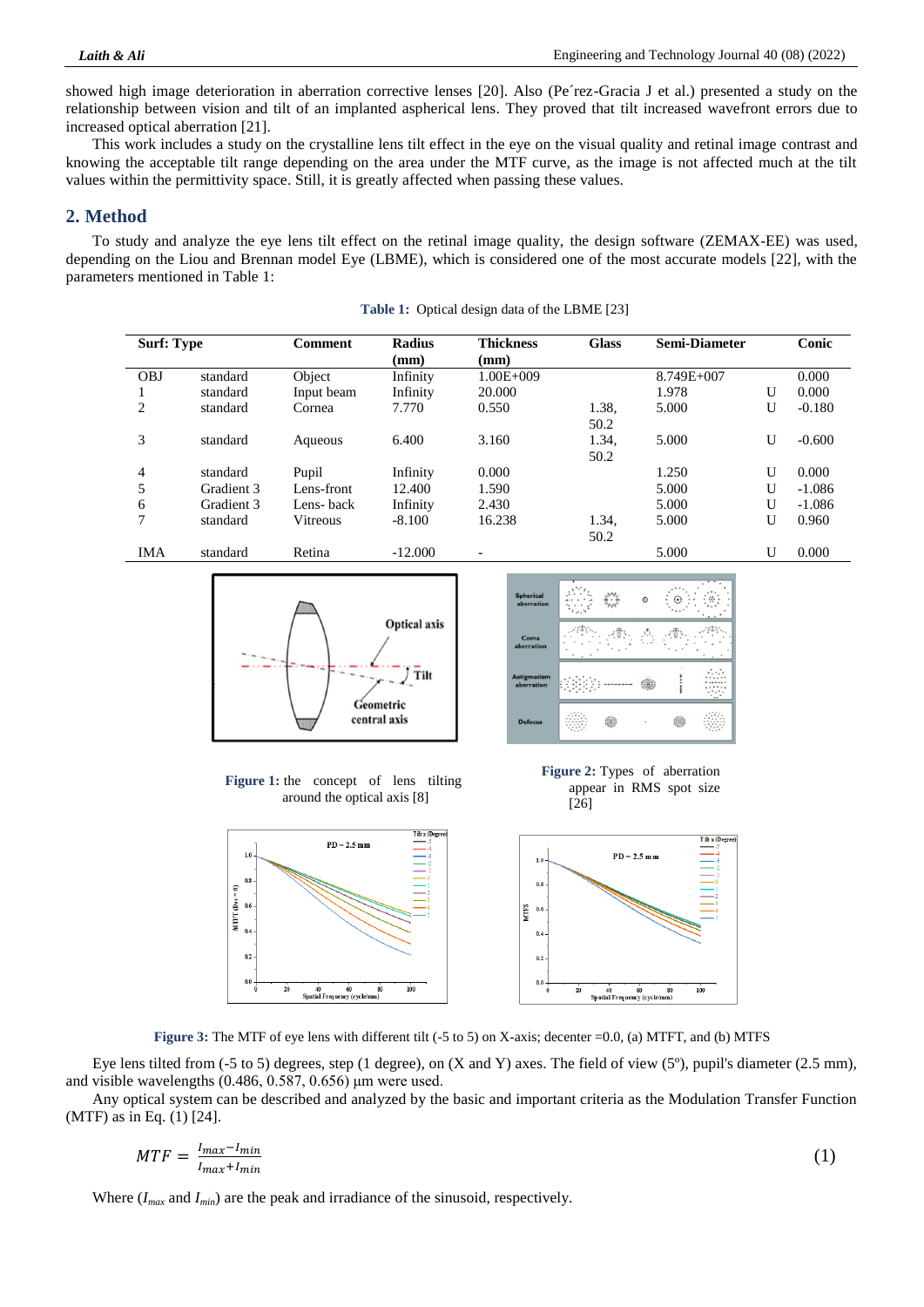Because any optical system is exposed to the optical aberration problem, especially when some of its elements are tilted, as in this work, it was possible to rely on the root mean square spot size (RMSS) to analyze the image clarity and what will accompany the tilt process [15]. Where its shape-changing is according to the aberration type that appears in the image, as shown in the Figure (2) and Eq. (2) [25]

$$
RMSS = \frac{\sqrt{(x_i - x_0)^2 + (y_i - y_0)^2}}{n}
$$
 (2)

Where *n* is the total number of rays considered,  $(x_i$  and  $x_0$ ),  $(y_i$  and  $y_0)$  are the reference points and the ray intersection points, respectively. Also, to simplify the calculations, the area under the MTF curve was used in eye image quality studies, as in Eq. (3) [6].

$$
\text{Area} = \int_0^{100} MTF(vf) \, df \tag{3}
$$

Where (*ν*) is the spatial frequency (from 0 to100) cycle/mm, which is equivalent to (30 cycle/degree) and is considered the normal vision of the human eye, and (*df*) is the differential of the variable(*f*). There was a significant difference in mean visual acuity when the area under the curves differed by at least 25%, which is the tilt tolerance in the eye [27].

#### **3. Results and dissuasion**

The eye lens tilted on the (X and Y) axes, respectively, from (-5 to 5) degrees, step (1) degree for zero decentering. Figure (3) represents the tilt effect on the X-axis. Reading the Tangential (MTFT) and sagittal (MTFS), the similarity of the tilt effect between the negative and the positive directions was observed.

Although the tilt effect was not very significant within  $(\pm 5)$  degree, it was observed that MTF decreased with increasing tilt. But MTF decreased a lot when crossing this range, and the tolerance values proved this in the latter, see Figure (5).

Also, the sagittal MTF sensitivity was less than divergent, and this difference is due to the design nature of the eye lens. Figure (4) represents the tilt effect on the Y-axis. The tilt effect was asymmetric in the positive and negative directions. The tilt effect was so small that it appeared through the curves very close, especially in the positive direction. In contrast, the effect appeared large at the high tilt values (-4 and -5) degrees in the negative direction, so the MTF worsened a lot. It was also noted that the Sagittal and Tangential MTF sensitivity was different from the tilt values , which is as indicated due to the design of the lens. It is very necessary to determine the tolerance tilt values, and this helps a lot during the treatment to know the lens's maximum tilt so that it cannot be crossed; otherwise, this causes visual distortion and perhaps its absence, and this is shown in the figure (5)

In this figure, the area under the MTF curves was calculated using equation (3). The red dashed curve and the solid black curve represent the area under the MTFS and MTFT. The horizontal dashed green line represents the curved area of the eye at zero tilt. Figure (4 a and b) shows that this value was (76.808), and the area under the curve after the tilt (blue area between vertical black solid lines) is equal to (57.606), which accounts for 25% of the two regions (green and blue dashed lines).

Accordingly, the tolerance tilt range was  $(\pm 5.1)$  degrees and from (-5.9 to 9) degrees on the (X and Y) axes, respectively. These values cannot be crossed because the image will deteriorate a lot or maybe be lost permanently. Figure (6) shows the reason for the MTF decreasing. The spot radius increasing indicated the defocus presence, which caused the image distortion. In addition, the spot shape-changing showed the optical aberration emergence, especially (coma and spherical) were two main reasons for the image deterioration and low contrast. Also, chromatic aberration appeared as a result of using polychromatic wavelengths, which reduced the visual quality.



**Figure 4:** The MTF of eye lens with different tilt (-5 to 5) on Y-axis; decenter =0.0, (a) MTFT, and (b) MTFS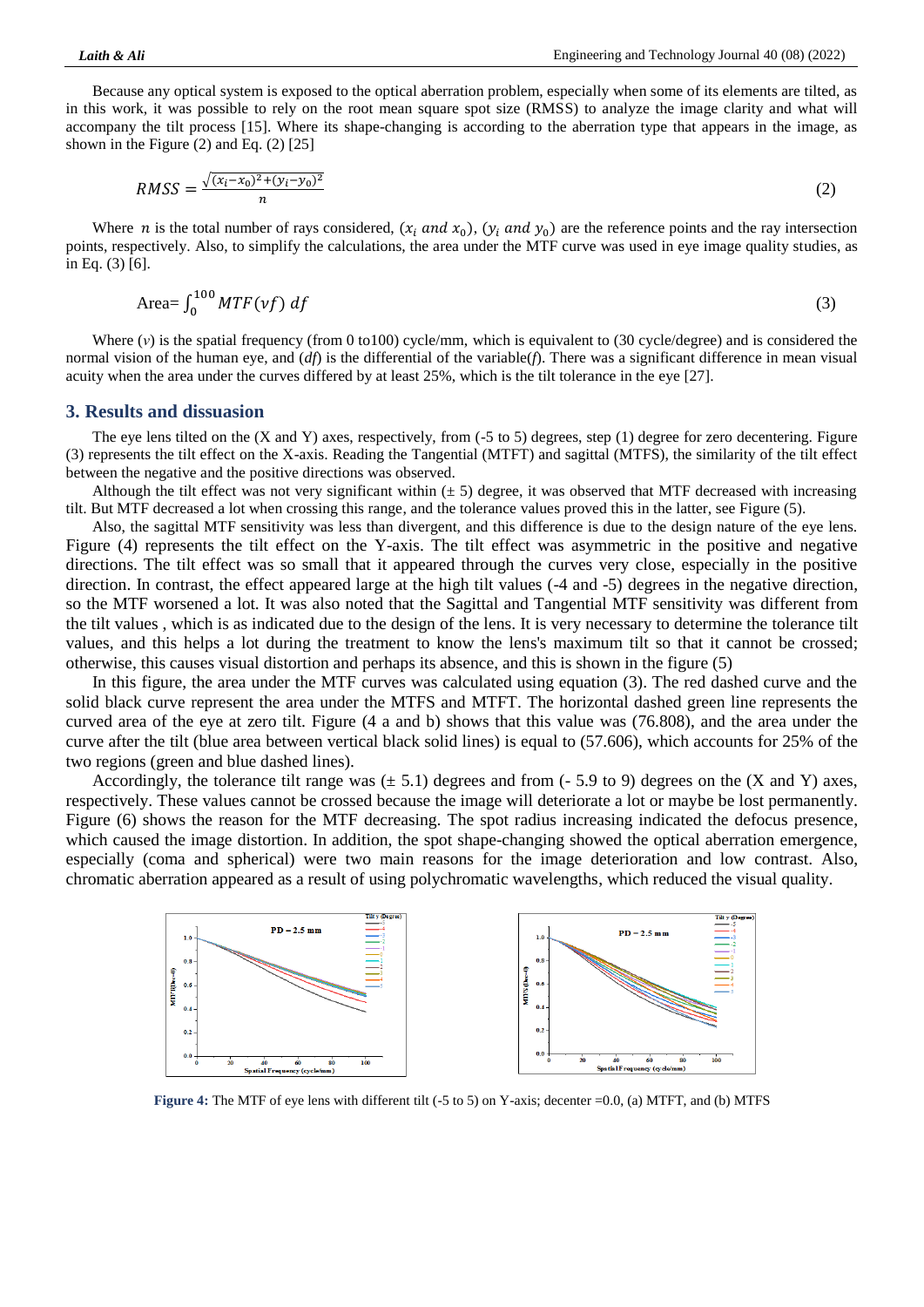

**Figure 5:** MTFT and MTFS area of eye lens tilt, (a) on the X-axis, (b) on the Y-axis. The MTF area is shown with the Tangential MTF (black solid curve) and Sagittal MTF (red dashed curve). The MTF of the LBME without tilting (horizontal dashed green line) is plotted as a reference



**Figure 6:** RMS spot size for tilt effect, (a) on X-axis and (b) on Y-axis

#### **4. Conclusion**

In this paper, the eye lens tilt effect was studied. The pupil diameter used was (2.5) mm, the field of view was 5º, and the wavelengths were (0.486, 0.587, 0.656) micrometers.

Tangential and Sagittal MTF were analyzed by the ZEMAX software program and depending on LBME. The conclusion was that the tilt effect on the eye lens was not great. But, this did not prevent the image from becoming bluer when it passed the tolerance ranges equal to  $(\pm 5.1)$  degrees on the X-axis and (-5.9 to 9) degrees on the Y-axis. This is because of the optical aberration appearance, such as spherical and coma, and the chromatic aberration due to the use of polychromatic wavelengths. In addition, the defocus increment caused image distortion, and lack of clarity has the main role. It was observed by increasing the spot radius and changing its shape according to the optical aberration.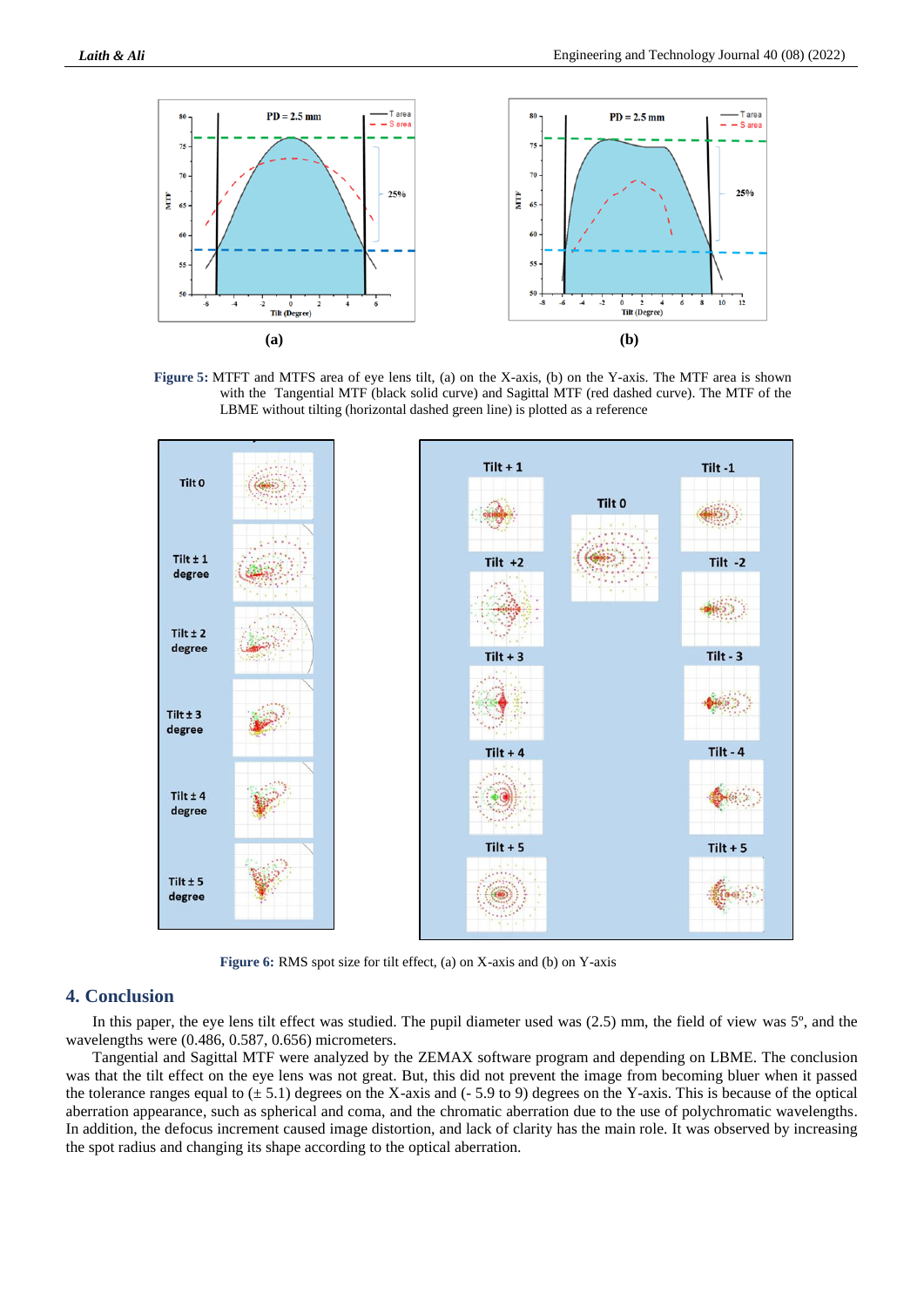#### **Author contribution**

All authors contributed equally to this work.

#### **Funding**

This research received no specific grant from any funding agency in the public, commercial, or not-for-profit sectors. **Data availability statement**

The data that support the findings of this study are available on request from the corresponding author.

#### **Conflicts of interest**

The authors declare that there is no conflict of interest.

#### **References**

- [1] Jesu´s Pe´rez-GraciaID, Alejandra Varea, Jorge Ares, Juan A. Valle´s, Laura Remo´n, Evaluation of the optical performance for aspheric intraocular lenses in relation with tilt and decenter errors, PLOS ONE, 5 (2020) 1-14, [https://doi.org/10.1371/journal.pone.0232546.](https://doi.org/10.1371/journal.pone.0232546)
- [2] Bartuzel, Maciej M., D. Robert Iskander, Iván Marín-Franch, and Norberto López-Gil., Defocus Vibrations in Optical Systems—Considerations in Reference to the Human Eye. Journal of the Optical Society of America A, 36 (2019) 464- 470[, https://doi.org/10.1364/JOSAA.36.000464.](https://doi.org/10.1364/JOSAA.36.000464)
- [3] F. L. Pedrotti, L. M. Pedrotti, and L. S. Pedrotti, Introduction to Optics: Cambridge University Press, (2017).
- [4] P. Artal, Schematic Eyes, in Handbook of Visual Optics: Fundamentals and Eye Optics, 1st ed., CRC Press, (2017) 240– 246.
- [5] Laboratorio de Óptica, Instituto Universitario de Investigation en Óptica y Nanofísica, Universidad de Murcia, Campus de Espinardo, Optics of the eye and its impact in vision: a tutorial, 6 (2014) 340-367, https://doi.org/10.1364/AOP.6.000340
- [6] Timo Eppig, Katja Scholz, Andre´ Lo¨ffler, Arthur Meßner, Achim Langenbucher, Effect of decentration and tilt on the image quality of aspheric intraocular lens designs in a model eye, J Cataract Refract Surg, 35 (2009) 1091–1100, https://doi.org/10.1016/j.jcrs.2009.01.034.
- [7] Burcu Kemer Atik, Cigdem Altan. Alper Agca. Asli Kirmaci. Yusuf Yildirim. Selim Genc. Muhittin Taskapil, The effect of intraocular lens tilt on visual outcomes in scleral-fixated intraocular lens implantation, International Ophthalmology, 40 (2020) 717–724, DOI[:10.1007/s10792-019-01233-2.](https://link.springer.com/article/10.1007/s10792-019-01233-2)
- [8] Min-Wei Hung, Wen-Hong Wu, Kuo-Cheng Huang, Lens decenter and tilt measurement by interferogram, International Conference on Optical Instruments and Technology, 7506 (2009) 1-5, DOI**:**[10.1117/12.838389.](https://ui.adsabs.harvard.edu/link_gateway/2009SPIE.7506E..0RH/doi:10.1117/12.838389)
- [9] Pablo Perez-Merino, PhD, Susana Marcos, Effect of intraocular lens decentration on image quality tested in a custom model eye, J Cataract Refract Surg, 44 (2018) 889–896, https://doi.org/10.1016/j.jcrs.2018.02.025.
- [10] Cholewiak, S. A., Love, G. D., & Banks, M. S., Creating correct blur and its effect on accommodation. Journal of Vision, 18 (2018) 1–29, doi: [https://doi.org/10.1167/18.9.1.](https://doi.org/10.1167/18.9.1)
- [11] Zaher Ataa Naeema, Ahmed Luay Ahmedb, Rajaa Ahmed Ali, Human Eye Response to Pupil Size Variation Programmatically, Turkish Journal of Computer and Mathematics Education, 12 (2021) 2110- 2115.
- [12] Bruno Chassagne, And Lionel Canioni, Analytical Solution of a Personalized Intraocular Lens Design for The Correction of Spherical Aberration and Coma of a Pseudophakic Eye, Biomedical Optics Express, 11 (2020) 850-866, https://doi.org/10.1364/BOE.382162.
- [13] Richard W. Helms, Xiaowei Zhao, and Rony R. Sayegh, Keratoprosthesis Decentration and Tilt Results in Degradation in Image Quality, Cornea journal, 37 (2018) 772–777, DOI[:10.1097/ICO.0000000000001559.](http://dx.doi.org/10.1097/ICO.0000000000001559)
- [14] Kinga Kránitz, Kata Miháltz, Gábor L. Sándor, Agnes Takacs, Michael C. Knorz, Zoltán Z. Nagy, Intraocular Lens Tilt and Decentration Measured by Scheimpflug Camera Following Manual or Femtosecond Laser–created Continuous Circular Capsulotomy, Journal of Refractive Surgery, 28 (2012) 269-263[, https://doi.org/10.3928/1081597X-20120309-01.](https://doi.org/10.3928/1081597X-20120309-01)
- [15] Jiaqi Meng1, Wenwen He, Xianfang Rong1, Ao Miao1, Yi Lu, and Xiangjia Zhu, Decentration and tilt of plate-haptic multifocal intraocular lenses in myopic eyes, Eye and Vision hoarnal, 7 (2020) 2-9, doi: [10.1186/s40662-020-00186-3.](https://dx.doi.org/10.1186%2Fs40662-020-00186-3)
- [16] Suha Mousa Khorsheed Al-Awsi, Effect of Optical Eccentricity of Human Eye on Vision Quality, Journal of Al-Nahrain University 15 (2012) 55-64.
- [17] Lina M. Shaker, Ali H. Al-Hamdani1 and Ahmed A. Al-Amiery, Nano-Particle Doped Polymers to Improve Contact Lenses Optical Quality , International Journal of Nano electronics and Materials,(2020) 19-30.
- [18] Ali H. Al-Hamdani, Hayfa G. Rasshed, and Hussein Talib, Optimum Design of the Hybrid (Diffractive/ Refractive) Multifocal Intraocular Lenses Implanted within Human Eye, Kuwait Journal Science. 48 (2021) 9-16, DOI[:10.48129/kjs.v48i1.9841.](http://dx.doi.org/10.48129/kjs.v48i1.9841)